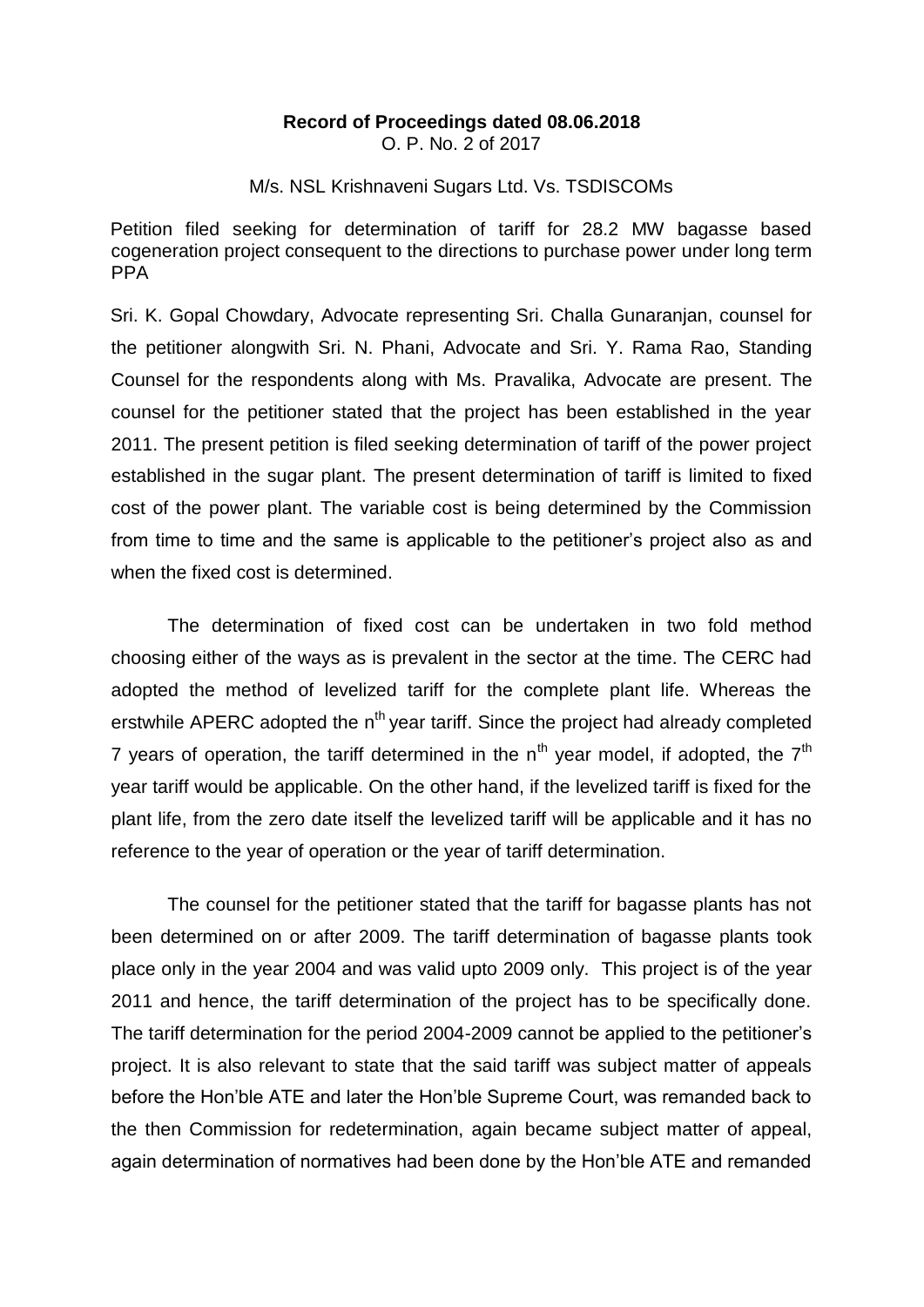back to the Commission for final tariff figures and such direction is also before the Hon'ble Supreme Court. Therefore, the same need not be applied to the present case.

The counsel for the petitioner stated that the regulations issued by the Central Commission provided for different parameters on several aspects of determination, however, the same stands to be of guidance to the Commission only. The counsel for the petitioner also pointed out the details of fixed cost and the capital costs involved thereof by the CERC. It is the case of the counsel for the petitioner that the project is part and parcel of the sugar plant and normally there will not be any separate accounting statement for the power generation equipment. These have to be figured out from the audited balance sheets and profit and loss account of the sugar plant. The petitioner has filed the statement of the auditor to the effect that the expenditure is with regard to sugar plant and the items regarding power project has been identified from the books of accounts of the sugar plant.

The counsel for the petitioner stated that as early as in the year 2013 the tariff was at Rs.4.49 per unit actually, whereas the CERC took it at Rs.3.87 per unit based on a capital cost of Rs.4.22 crores per MW. It is not correct on the part of the DISCOMs to contend that the tariff is not viable and as such they are not inclined to procure power even before the Commission has actually determined the tariff. The DISCOMs cannot presume the economic aspect of power generation hypothetically and beforehand. The DISCOMs ought to have understood that there is economics in procuring power from 28.5 MW cogeneration plant and they would have benefited by obviating need for falling short term procurement of upto 50 MW. In crushing season the sugar plant will utilize around 11 MW of power and the rest of the capacity is supplied to the grid, whereas in half season the utilization by the sugar plant is only upto 3.5 MW and the rest of the 25 MW of power will be pumped into the grid, if agreed to be procured by the DISCOMs. Therefore, economics of tariff and capacity cannot be judged beforehand.

The counsel for the petitioner stated that the basis for provisions in the Electricity Act, 2003 regarding promotion of cogeneration plants dates back to the year 1991 when the reforms in electricity industry were being considered. Over the years the country has acquiescence to international agreement on developing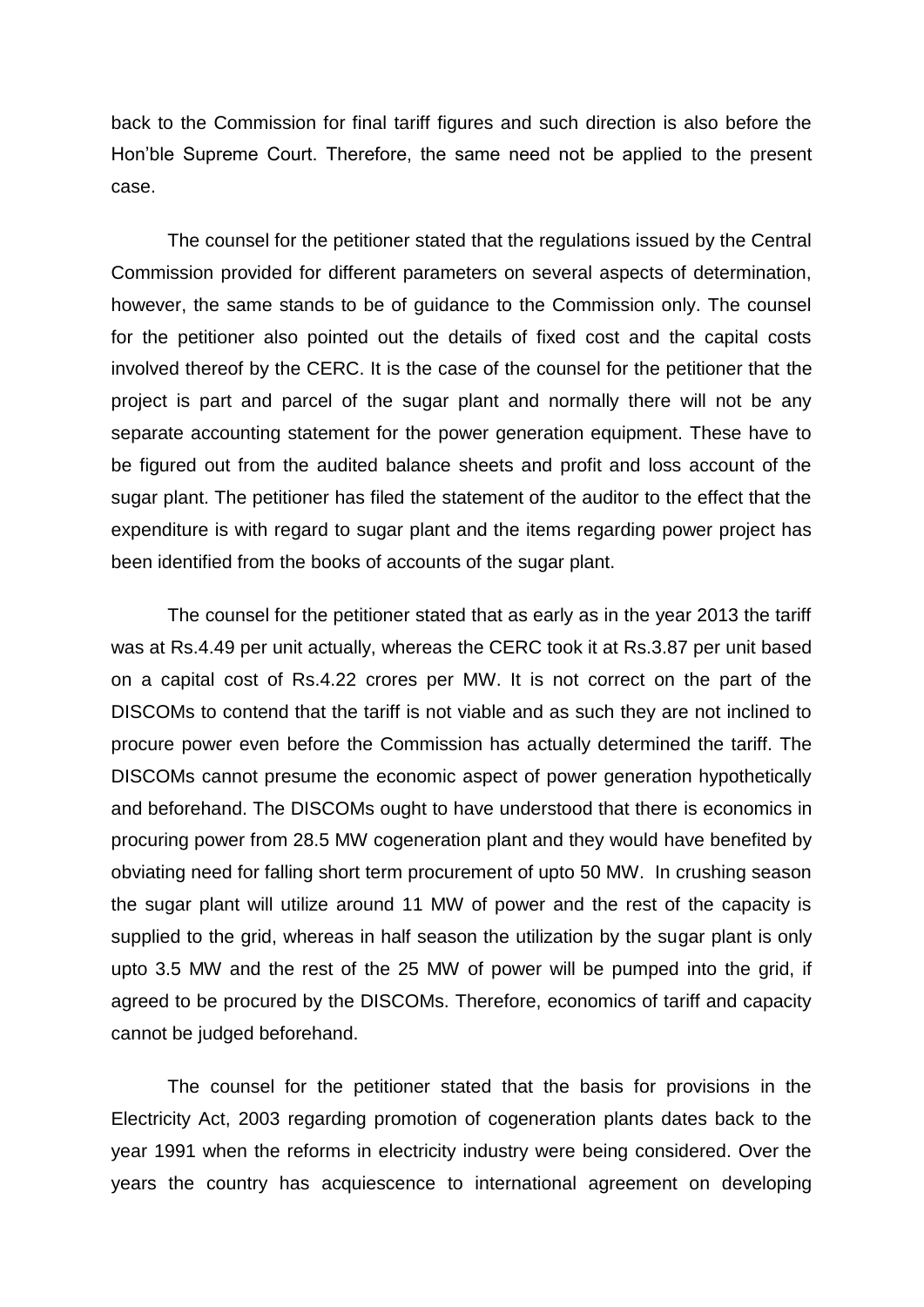renewable sources and adhered to reduction of corban emissions. Under the Constitution of India, it is the Parliament and the Central Government, which are competent to look into the agreements and issue directions in the country for implementation of such agreements and covenants of such treaties. The entries at 13 and 14 of the list I of Schedule 7 of the Constitution of India empower the government as stated above. To give effect to such treaties only, Section 86 (1) (e) of the Act, 2003 has been inserted. Moreover, the National Tariff Policy notified under section 3 of the Act, 2003 requires encouragement of renewable energy and it has been held to be law by the Hon'ble Supreme Court. Thus, the Act and the policy mandate the Commission to encourage renewable sources more particularly projects like that of the petitioner.

The other aspect that requires consideration is that the Commission has several functions to discharge including regulation of the licensee. Such regulation is figured out in section 86 (1) (b) of the Act, 2003, which stipulates that the Commission will regulate the power purchase of the licensee including the price at which it is procured. Simultaneously the Commission is also caste with the duty of promoting generation from cogeneration plants and other renewable sources of energy by providing connectivity with the grid and specifying the percentage to be procured in the area of licensee under section 86 (1) (e) of the Act, 2003. Therefore, a combined reading of the above provisions would entail that both provisions have to be invoked by the Commission to ensure procurement of renewable sources by reading the said provisions together. It is relevant to state here that the respondent in this case is a regulated entity being the licensee of the Commission.

Therefore, the Commission may consider determining the fixed costs and direct the licensee to enter into the agreement for procurement of power on long term basis or else determine the tariff and give liberty to the petitioner to approach the licensee for such procurement.

The counsel for the respondent stated that the respondents have already filed counter affidavit clearly stating that they are not inclined to procure the power in the absence of tariff and that as per the tariff policy, the petitioner is required to come through competitive bidding route only. Even if the tariff is determined by the Commission, the DISCOMs may not be inclined to procure the power from the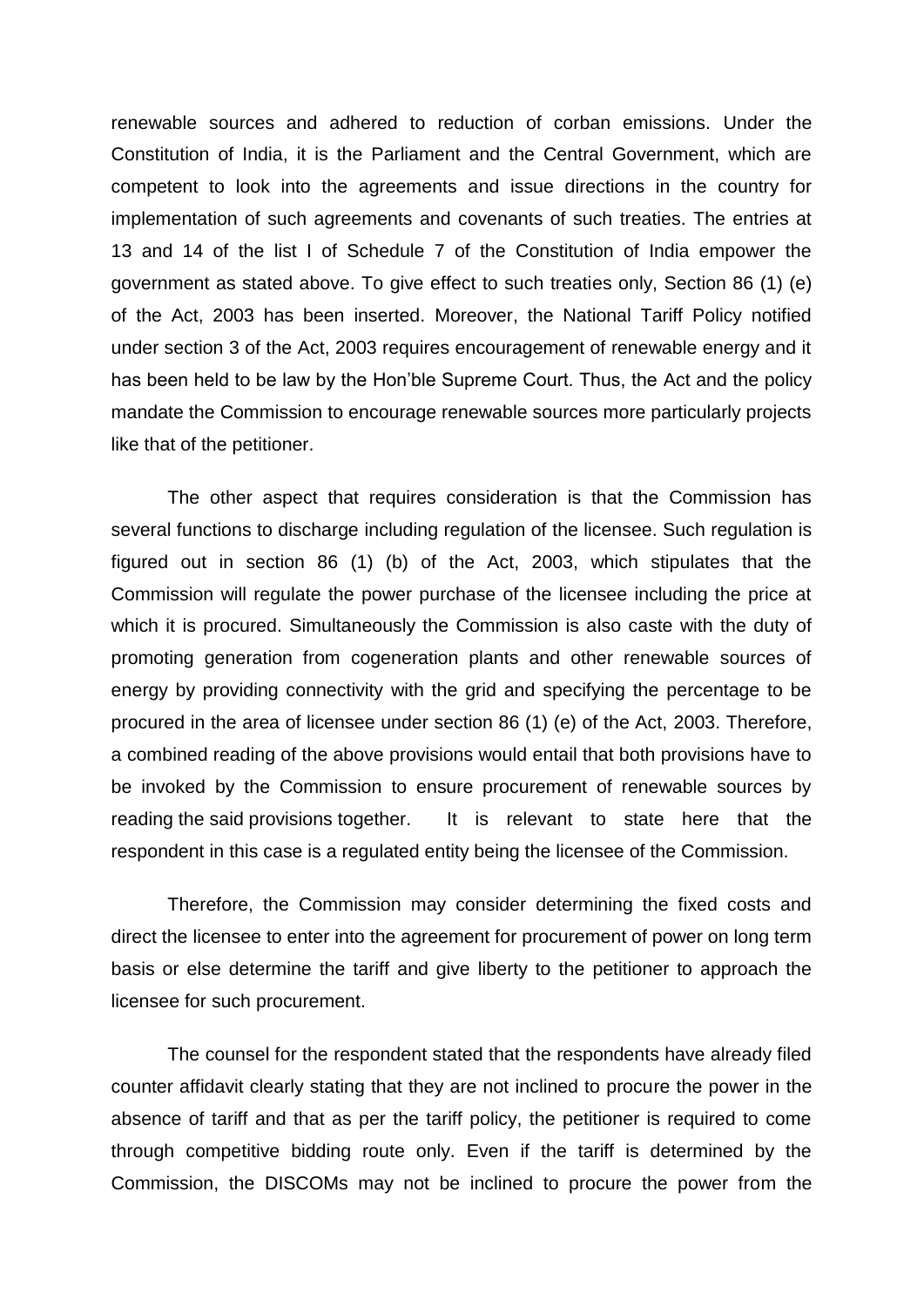petitioner's plant. One other reason for refusing to procure is that they have procured sufficient capacity as required by the Commission in the recent regulation.

The counsel for the respondents would endeavor to argue that section 61 of the Act, 2003 provides for guidance and does not create any binding force on the Commission. The provisions of the section 61 also explain that the licensee interest as well as consumer interest have to be protected by the Commission, which also act as guidance to the Commission. Therefore, section 86 (1) (e) of the Act, 2003 though postulates a function on the Commission to encourage renewable sources, such encouragement cannot go beyond the capacity of the licensee or the requirement stipulated in the regulations. It is stated that no direction would be issued for procurement of power, even though, tariff may be determined by the Commission.

The counsel for the respondents stated that for determination of tariff, the Commission has to invoke sections 61 and 62 and ensure compliance of section 64 wherein the procedure for determination of tariff has been explained. Absence of such action would demonstrate that the present petition is not maintainable and liable to be dismissed. The other contention raised by the counsel for the petitioner regarding advice to the government about the policy and stated that it is prerogative of the Commission to give advice to the government on the topics mentioned in section 86 (2) of the Act, 2003, but the present issue cannot be a topic of advice to the government.

The counsel for the respondents stated that the present petition cannot be entertained by the Commission for determination of the tariff under section 86 (1) (b) in the guise of regulating the licensee and procurement of power including the tariff. The Commission may be pleased to refuse the prayers of the petitioner, as it is in the know of the actions of the licensee and to safeguard the interest of the consumer.

Having heard the detail argument of the counsel for the parties in the matter, the Commission directed the parties to file their respective written submissions on or before 15.07.2018. Accordingly, the matter is reserved for orders.

> Sd/- Chairman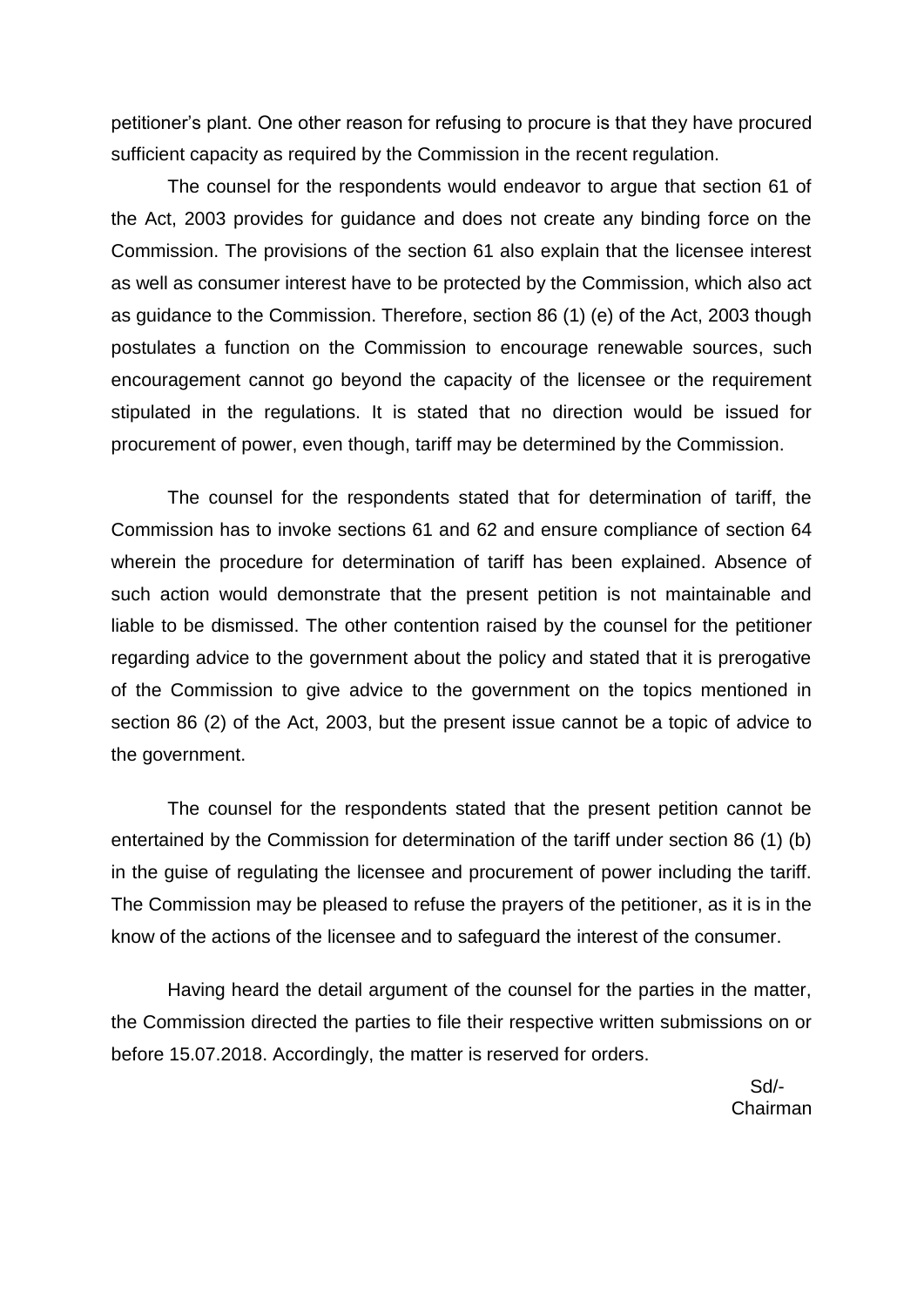## O. P. No. 5 of 2018

### M/s. Transform Sun Energy Private Ltd. Vs. TSSPDCL

Petition filed seeking orders granting extension of time for SCOD for one month.

Ms. Sangeeta Bhaskar, Advocate along with Sri. Ashish Indarapu, Senior Managar of the petitioner and Sri. Y. Rama Rao, Standing Counsel for the respondent along with Ms. Pravalika, Advocate are present. The counsel for the petitioner stated that the petitioner is seeking extension of SCOD by one month. The PPA was signed by the petitioner on 22.02.2016 and scheduled date under the PPA for commissioning is 22.05.2017. However, the petitioner commissioned the project in June, 2017. There was a delay of one month, as this is a project to be connected to 220 KV, the time given is 15 months. Upon extension of SCOD, the penalty amount would be reduced.

The standing counsel for the DISCOM on the other hand pointed out that there is a delay in SCOD and the petitioner is liable to pay penalty for such delay under the PPA. The reasons attributed by the petitioner for delay do not fall into force majeure condition that is the situation of not being able to perform, which is not so in this case. However, he stated that the Commission had required them to seek extension of SCOD of all the projects, which are delayed and DISCOMs have filed separate petition for consideration of the Commission. Therefore, this may be tagged to the said petition. He also stated that the Commission itself had considered extension of the time up to 30.06.2017.

Having heard the arguments of the counsel for the parties, the matter is reserved for orders. The parties are at liberty to file additional information or submission by 30.06.2018.

 Sd/- Chairman.

#### O. P. No. 6 of 2018

M/s. Suryoday Energy Private Limited Vs TSNPDCL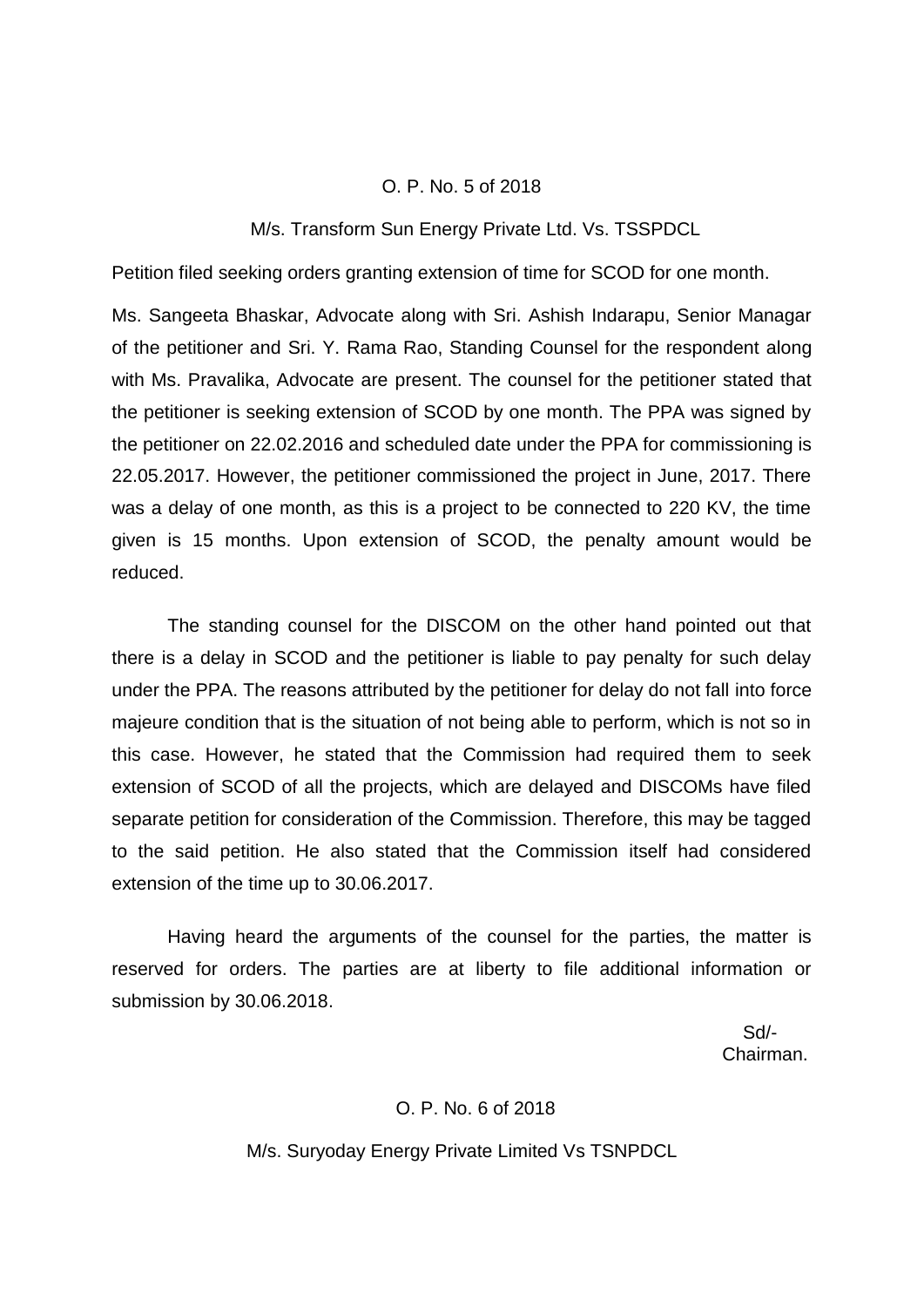Petition filed seeking orders granting extension of time for SCOD for 9 days.

Ms. Sangeeta Bhaskar, Advocate along with Sri. Ashish Indarapu, Senior Managar of the petitioner and Sri. Y. Rama Rao, Standing Counsel for the respondent along with Mr. Pravalika, Advocate are present. The counsel for the petitioner stated that the petitioner is seeking extension of SCOD by 9 days. The PPA was signed by the petitioner on 22.02.2016 and scheduled date under the PPA for commissioning is 22.05.2017. However, the petitioner commissioned the project 01.06. 2017. There was a delay of 9 days, as this is a project to be connected to 220 KV, the time given is 15 months. Upon extension of SCOD, the penalty amount would be reduced.

The standing counsel for the DISCOM on the other hand pointed out that there is a delay in SCOD and the petitioner is liable to pay penalty for such delay under the PPA. The reasons attributed by the petitioner for delay do not fall into force majeure condition that is the situation of not being able to perform, which is not so in this case. However, he stated that the Commission had required them to seek extension of SCOD of all the projects, which are delayed and DISCOMs have filed separate petition for consideration of the Commission. Therefore, this may be tagged to the said petition. He also stated that the Commission itself had considered extension of the time up to 30.06.2017.

Having heard the arguments of the counsel for the parties, the matter is reserved for orders. The parties are at liberty to file additional information or submission by 30.06.2018.

 Sd/- Chairman.

> O. P. No. 7 of 2018 & I. A. No. 2 of 2018

M/s. Divine Solren Private Limited Vs TSNPDCL

Petition filed seeking orders granting extension of time for SCOD for 59 days.

I. A. filed for restraining the respondent from encashing the financial instruments given as security to the respondent in accordance with the terms of PPA dt. 24.02.2016.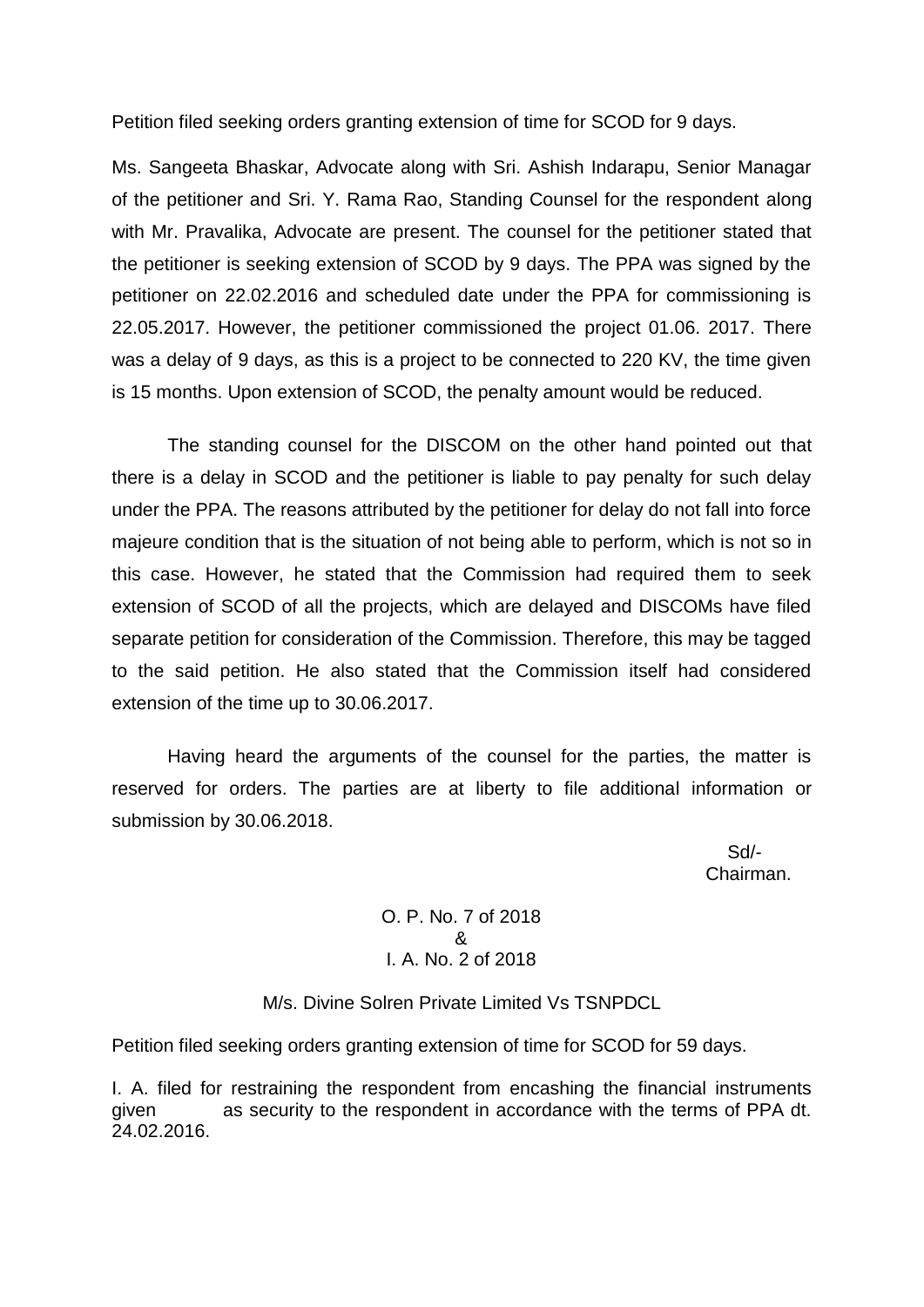Sri. Raghavendar Rao, Advocate Sri. D. Madhava Rao, Advocate for the petitioner and Sri. Y. Rama Rao, Standing Counsel for the respondent along with Ms. Pravalika, Advocate are present. The counsel for the petitioner stated that the PPA was entered on 23.02.2016. The scheduled date of synchronization is 23.05.2017, however, it was actually synchronized on 22.07.2017. The delay for synchronization and now seeking extension of SCOD is because of several issues including but not limited to right of way and terminal tower completion.

As regards right of way the issue arose with the formers objecting the laying of lines, as total distance of transmission line is 14.2 K.Ms. comprising of 52 towers. The application for line was made on 20.07.2016, however, permission was granted on 01.09.2016. Then the issue of terminal tower arose as the TSTRANSCO in its letter dated 03.02.2017 informed the petitioner that there is no space available in the existing location of the feeder. The TSTRANSCO advised the developer to obtain necessary permission afresh for locating the terminal tower by extending the existing feeder to suit the needs of the petitioner as well as another generator. In this process, there is a delay of 15 days. However including the right of way issue a total delay of 60 days has occurred.

The counsel for the respondent while confirming the dates has stated that the recently held decision of the Hon'ble Supreme Court is that when an act is required to be performed by an authority, it has to be performed in that manner as provided in the Act and Regulations and cannot be deviated upon. In this case, nothing is shown that the action of the petitioner was beyond its control to apply force majeure.

The Commission required all the relevant information and submissions to be filed by 30.06.2018. While doing so, it was pointed out that if transmission facility was not available then why the same was not intimated at first instance and why extension of the existing feeder facility was directed to be done by the petitioner itself that too after the petitioner has asked for permission to install its terminal tower at the location. The said information is also to be ascertained and filed by the DISCOM. The matter is reserved for orders.

 Sd/- Chairman.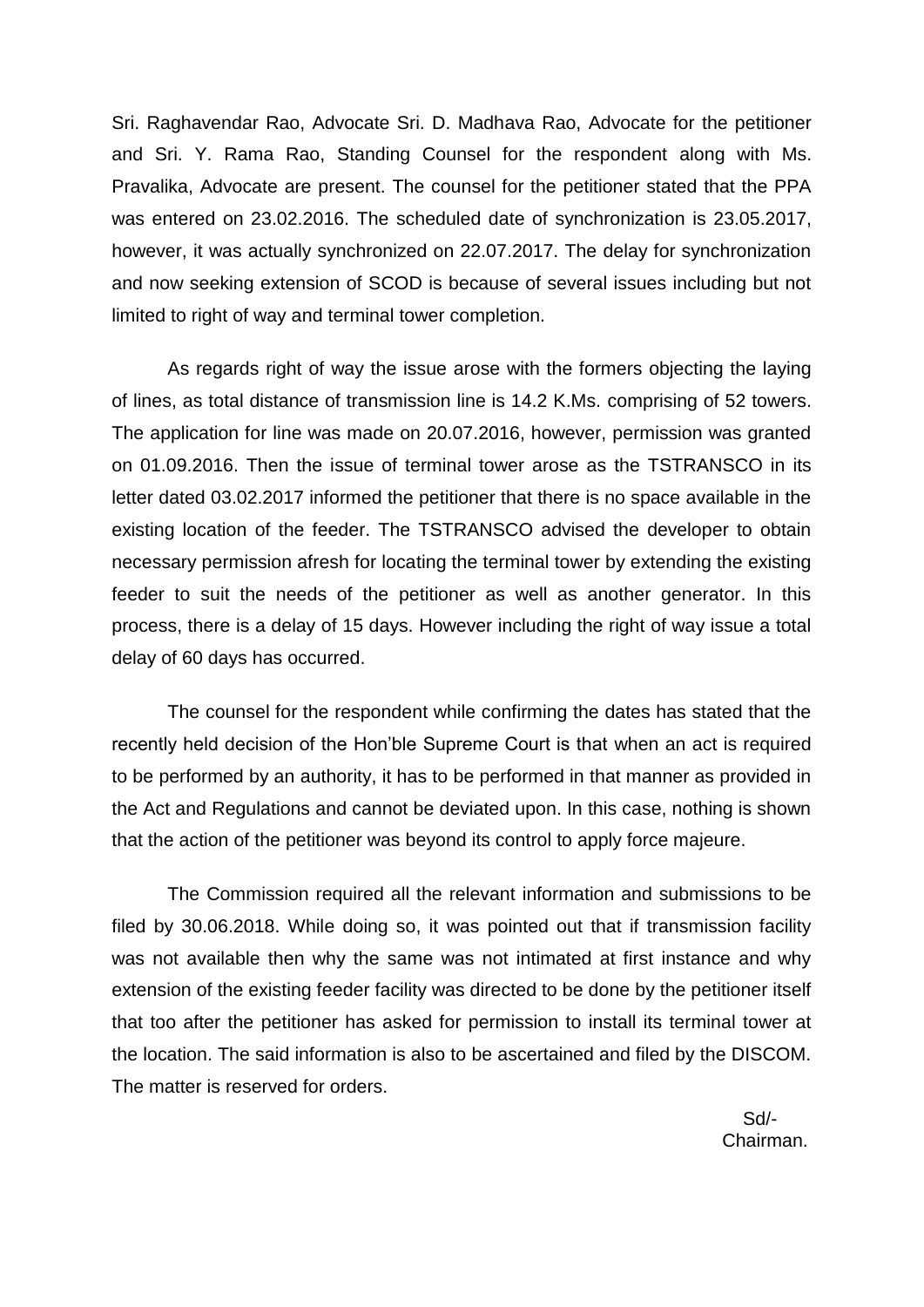# O. P. No. 8 of 2018 &

# I. A. No. 3 of 2018

M/s. Neo Solren Private Limited Vs TSNPDCL

Petition filed seeking orders granting extension of time for SCOD for 166 days.

I. A. filed for restraining the respondent from encashing the financial instruments given as security to the respondent in accordance with the terms of PPA dt. 24.02.2016.

Sri. Raghavendar Rao, Advocate Sri. D. Madhava Rao, Advocate for the petitioner and Sri. Y. Rama Rao, Standing Counsel for the respondent along with Ms. Pravalika, Advocate are present. The counsel for the petitioner stated that the project is of 42 MW and a group II project. The PPA was signed on 24.02.2016 and SCOD under PPA should be 24.05.2017. However, the actual synchronization took place on 06.11.2017. There are several issues including the right of way. Upon requiring the counsel to explain the delay of 162 days and details reasons thereof, he sought adjournment. The counsel for the respondent has no objection. According, the matter is adjourned.

Call on 02.07.2018 at 11.00 A.M.

 Sd/- Chairman.

# O. P. No. 9 of 2018

M/s. Vayudoot Solar Farms Ltd. Vs. TSNPDCL

Petition filed seeking orders granting extension of time for SCOD for 122 days.

Sri. S. Subba Reddy, Advocate for the petitioner and Sri. Y. Rama Rao, Standing Counsel for the respondent along with Ms. Pravalika, Advocate are present. The counsel for the petitioner stated that PPA was signed on 28.02.2016 and the period